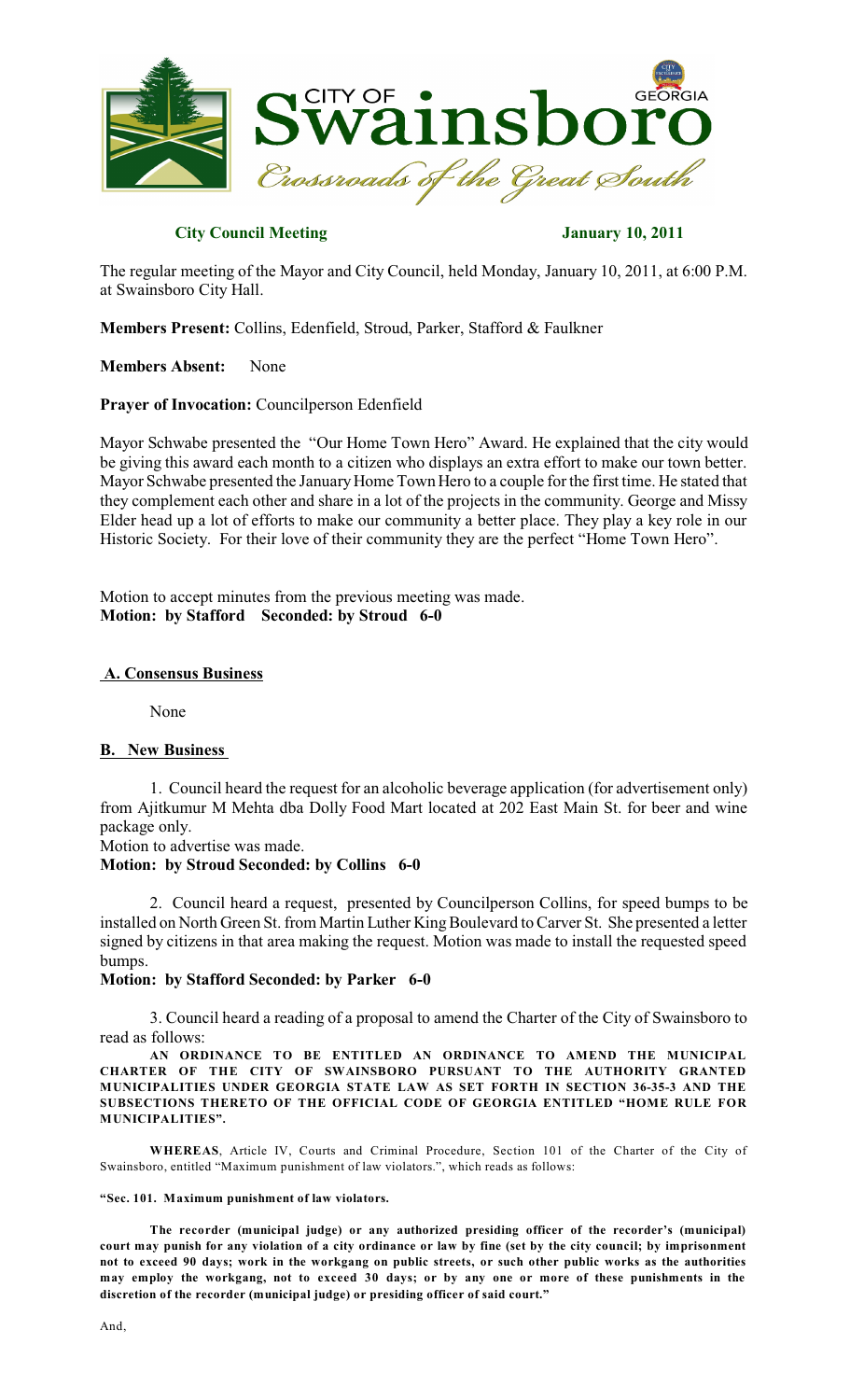**WHEREAS,** it has been brought to the attention of the City Council of the City of Swainsboro that this provision has become antiquated and outdated, and is in need of revision as allowed by Section 36-35-6 of the Georgia Code Annotated, and

**WHEREAS**, after due consideration and study, the City Council of the City of Swainsboro deems it appropriate to amend the Charter of the City of Swainsboro so as to adopt the provisions allowed by law relative to maximum punishment of law violators;

**NOW THEREFORE, BE IT ORDAINED** that the **ARTICLE IV**, entitled **"COURTS AND CRIMINAL PROCEDURE"**, **Section 101**, entitled **"Maximum punishment of law violators"** be amended, so that Section 101 of said Article shall henceforth read as follows:

### **"Sec. 101. Maximum punishment of law violators.**

**The recorder (municipal judge) or any authorized presiding officer of the recorder's (municipal)** court may punish for any violation of a city ordinance or law by fine or forfeiture not exceeding \$1,000.00 or by confinement not to exceed six (6) months; work in community service on public streets, or such other public works as the authorities may employ community service workers, not to exceed 30 days; or by any one or more of these punishments in the discretion of the recorder (municipal judge) or presiding officer of said **court."**

Motion was made to accept the amendment and hear it as a first reading. **Motion: by Stafford Seconded: by Edenfield 6-0**

4. Council considered a resolution to award the bids for the renovations of the water tanks and the installation of the new water tank funded by GEFA. Resolutions as follows:

#### Resolution #1

WHEREAS bids were received by the City of Swainsboro October 14, 2010 for water system improvements, and

WHEREAS the low, responsible, responsive bidder for the project is Caldwell Tanks, Inc. with a bid in the amount of \$779,000.00, and

WHEREAS the low bidder, Caldwell Tanks, Inc. appears to have the necessary financial and technical ability to complete the project,

BE IT THEREFORE resolved the Mayor and Council hereby makes tentative contract award of the construction of a new 400,000 gallon elevated water tank to Caldwell Tanks, Inc. in the amount of \$779,000.00. This award is subject to the bidder meeting GEFA/DWSRF requirements.

THIS RESOLUTION was passed **by** a vote of 6-0 at regular meeting of the Mayor and Council on January 10, 2011

#### Resolution #2

WHEREAS bids were received by the City of Swainsboro October 14, 2010 for water system improvements, and

WHEREAS the low, responsible, responsive bidder for the project is Utility Service Company, Inc. with a bid in the amount of \$449,500.00, and

WHEREAS the low bidder, Utility Service Company, Inc. appears to have the necessary financial and technical ability to complete the project, and

WHEREAS the City at this time only wants to complete the work at the Northside Tank in the total amount of \$151,500.00, and

WHEREAS if lead is not present in the tank and the City requests that containment not be used during the project the low bidder proposes a credit of \$49,300.

BE IT THEREFORE resolved the Mayor and Council makes tentative contract award of the construction contract for the tank repair and painting for the Northside Tank to Utility Service Company, Inc. in the amount of \$151,500.00. This contract award is subject to the approval of GEFA/DWSRF funds being approved for use on the project and the bidder meeting GEFA/DWSRF requirements. If lead is not present a change order will be prepared reducing the contract amount by \$49,300.

THIS RESOLUTION was passed by a vote of 6 to 0 at the regular meeting of the Mayor and Council on January 10, 2011.

# Motion was made to adopt the resolutions as presented. **Motion: by Faulkner Seconded: by Stroud 6-0**

5. Council considered a resolution to award the bids for the renovations of the waste water treatment plant and the upgrading of the sewage system funded by the USDA. Mr. Ben Turnipseed with Turnipseed Engineers was present to make the presentation of the bids and answer any question the council has. He stated that bids were taken on these projects and the bids had come in under budget and the city had the money with the loan and grant from the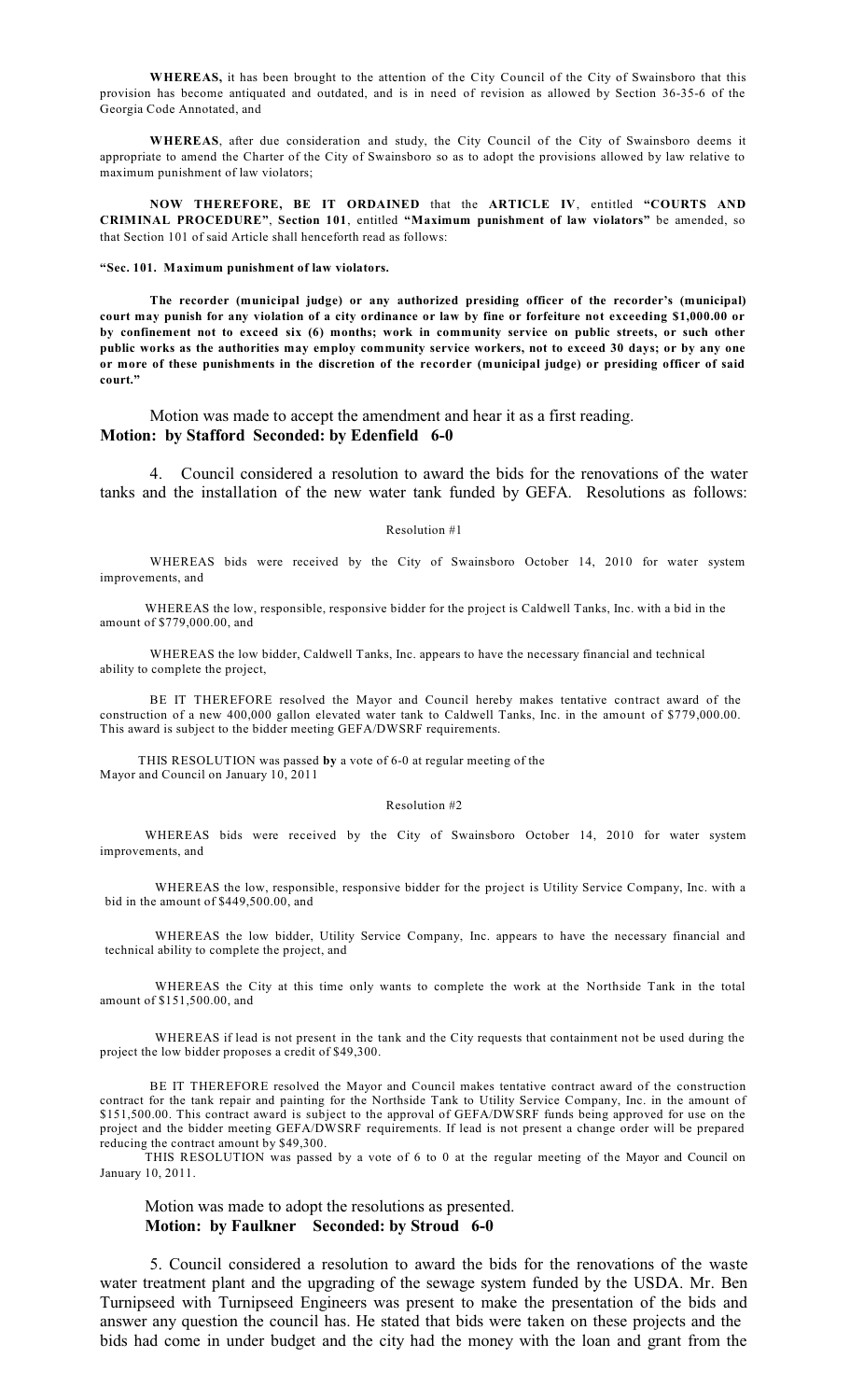USDA to do the project. Mayor Schwabe stated that the city has been under a consent order from EPD for four years and these projects must be done. Resolutions as follows:

### Resolution #1

WHEREAS bids were received by the City of Swainsboro December 16, 2010, for Sewerage System Improvements, and

WHEREAS the low, responsible, responsive Division One bidder is Gary's Grading & Pipeline Co., Inc. of Monroe, Georgia with a bid of \$1,083,436.30 with Alternate One, and

WHEREAS the Division One low bidder, Gary's Grading & Pipeline Co., Inc. of Monroe, Georgia appears to have the necessary financial and technical ability to complete the project,

WHEREAS the low, responsible, responsive Division Two bidder is Gary's Grading & Pipeline Co., Inc. of Monroe, Georgia with a bid of \$753,529.25 including a \$5,000 deduction for award of all parts, and

WHEREAS the Division Two low bidder, Gary's Grading & Pipeline Co., Inc. of Monroe, Georgia appears to have the necessary financial and technical ability to complete the project,

WHEREAS the low, responsible, responsive Division Three bidder is Tepa EC, LLC of Warner Robbins, Georgia with a bid of \$2,439,795.00 including a \$5,000 deduction for award of all parts, and

WHEREAS the Division Three low bidder, Tepa EC, LLC of Warner Robbins, Georgia appears to have the necessary financial and technical ability to complete the project,

WHEREAS the low, responsible, responsive Division Four bidder is W. F. Floyd Construction, Inc. of Decatur, Georgia with a bid of \$1,198,720.00 with Alternate Two and a deduction of \$70,000 if awarded all parts, and

WHEREAS the Division Four low bidder, W. F. Floyd Construction, Inc. of Decatur, Georgia appears to have the necessary financial and technical ability to complete the project,

BE IT THEREFORE resolved the Mayor and Council hereby make tentative award of the construction contract for Division One to Gary's Grading & Pipeline Co., Inc. of Monroe, Georgia in the amount of \$1,083,436.30 with Alternate One, the construction contract for Division Two to Gary's Grading & Pipeline Co., Inc. of Monroe, Georgia in the amount of \$753,529.25, construction contract for Division Three to Tepa EC, LLC of Warner Robbins, Georgia in the amount of \$1,587,055.60 for Parts A, C, D and E and the construction contract for Division Four to W. F. Floyd Construction, Inc. in the amount of \$1,198,720.00 with Alternate Two. This award is subject to the approval of U.S.D.A. Rural Development

### RESOLUTION # 2

WHEREAS bids were received by the City of Swainsboro December 16, 2010, for Sewerage System Improvements, Additions to Existing Water Pollution Control Plant and

WHEREAS the low, responsible, responsive bidder is BRW Construction Group, LLC of Savannah, Georgia with a bid of \$6,061,560.60, and

WHEREAS the low bidder also bid \$88,019.40 for A-1, \$10,854.00 for A-2 and A-3 in the amount of \$95 per cubic yard, and

WHEREAS the low bidder, BRW Construction Group, LLC of Savannah, Georgia appears to have the necessary financial and technical ability to complete the project,

BE IT THEREFORE resolved the Mayor and Council hereby make tentative award of the construction contract to BRW Construction Group, LLC of Savannah, Georgia in the amount of \$6,160,434.00 with Additions A-1, A-2 and A-3. This award is subject to the approval of U.S.D.A. Rural Development.

# Motion to adopt resolutions as presented. **Motion: by Edenfield Seconded: by Parker 6-0**

Mr. Turnipseed then informed the council that it must pass the User Rate Ordinance that would adjust the sewage rates as stated in the USDA contract. Councilperson Edenfield explained that in order to get the grant the city had to increase the sewage rate to pay back the loan portion of the grant. He suggested that the increase be implemented in two phases with a \$2.80 increase starting in December 2011 and additional \$2.80 increase starting in 2012. This would satisfy the USDA requirement. Motion was made to adopt the User Rate Ordinance to fulfill the USDA funding requirement.

**Motion: by Faulkner Seconded: by Stafford 6-0**